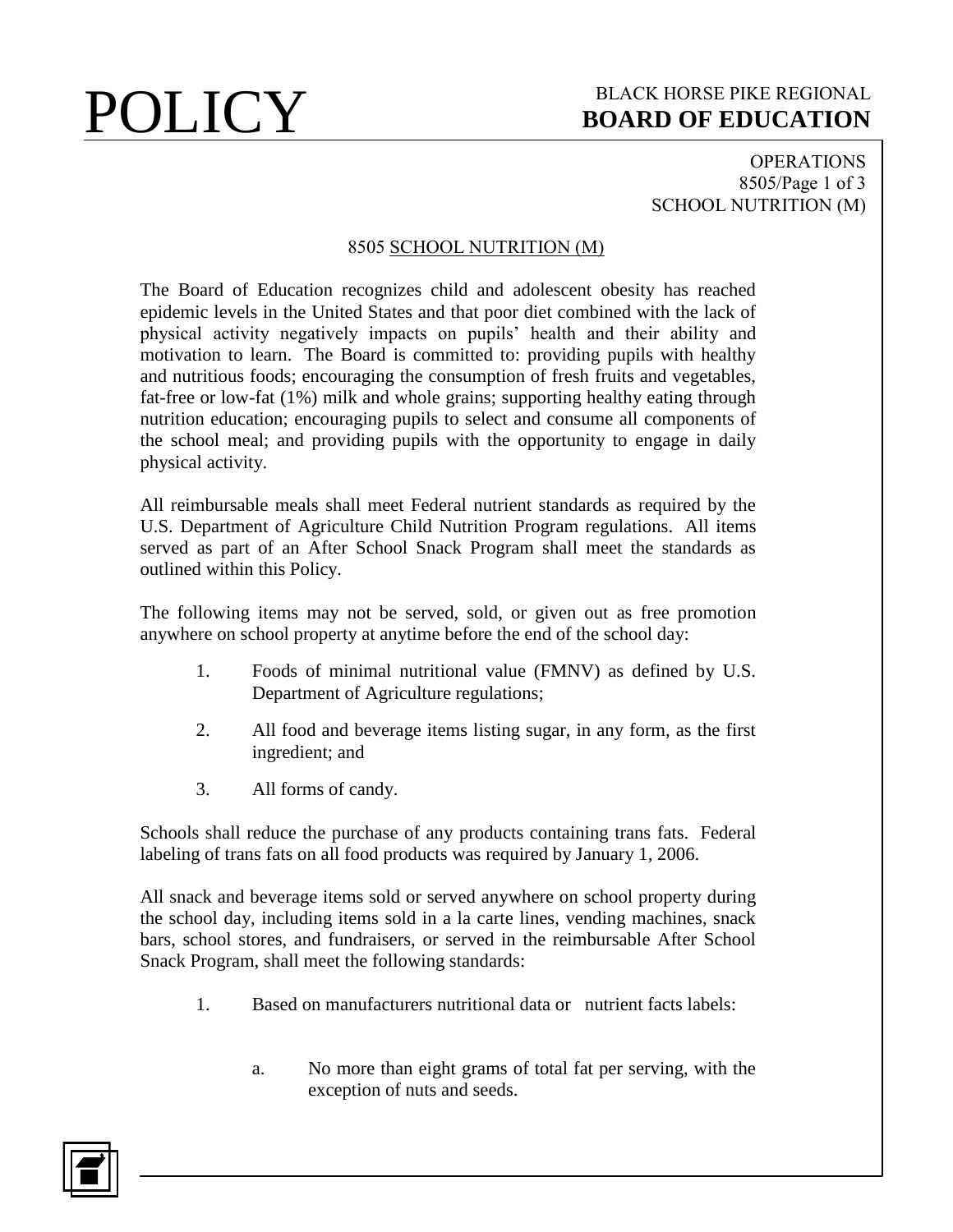# **POLICY** BLACK HORSE PIKE REGIONAL **BOARD OF EDUCATION BOARD OF EDUCATION**

OPERATIONS 8505/Page 2 of 3 SCHOOL NUTRITION (M)

- b. No more than two grams of saturated fat per serving.
- 2. All beverages shall not exceed 12 ounces, with the following exceptions:
	- a. Water.
	- b. Milk.

Schools shall make potable water available to children at no charge where lunch meals are served during the meal service. Schools may offer water pitchers with cups on tables and/or make potable water available for pupils to fill their own cups or water bottles by means of a water faucet or water fountain that is available without restriction in or near the location meals are served. A faucet or fountain outside the cafeteria is acceptable as long as pupils can request and receive permission to access the faucet or fountain.

Schools may not serve any whole milk or any reduced fat milk (2%). Schools may only serve fat-free milk, low-fat (1%) milk, fat free or low fat lactose reduced/lactose free milk, fat-free or low-fat buttermilk, or acidified milk or fatfree or low-fat acidified milk. Schools must offer at least two choices of these milks. Fat-free milk may be flavored or unflavored while low fat (1%) milk must be unflavored. All milk products must be pasteurized fluid milk that meets the State and local standards, as currently required in 7 CFR Part 210.10(m)(1)(ii).

In elementary schools, 100% of all beverages offered shall be milk, water, or 100% fruit or vegetable juices.

In middle and high schools, at least 60% of all beverages offered, other than milk and water, shall be 100% fruit or vegetable juices. No more than 40% of all ice cream/frozen desserts shall be allowed to exceed the standards in this Policy for sugar, fat, and saturated fat.

Food and beverages served during special school celebrations or during curriculum related activities shall be exempt from this Policy, with the exception of foods of minimal nutritional value as defined by USDA regulations.

This Policy does not apply to: medically authorized special needs diets pursuant to 7 CFR Part 210; school nurses using FMNVs during the course of providing